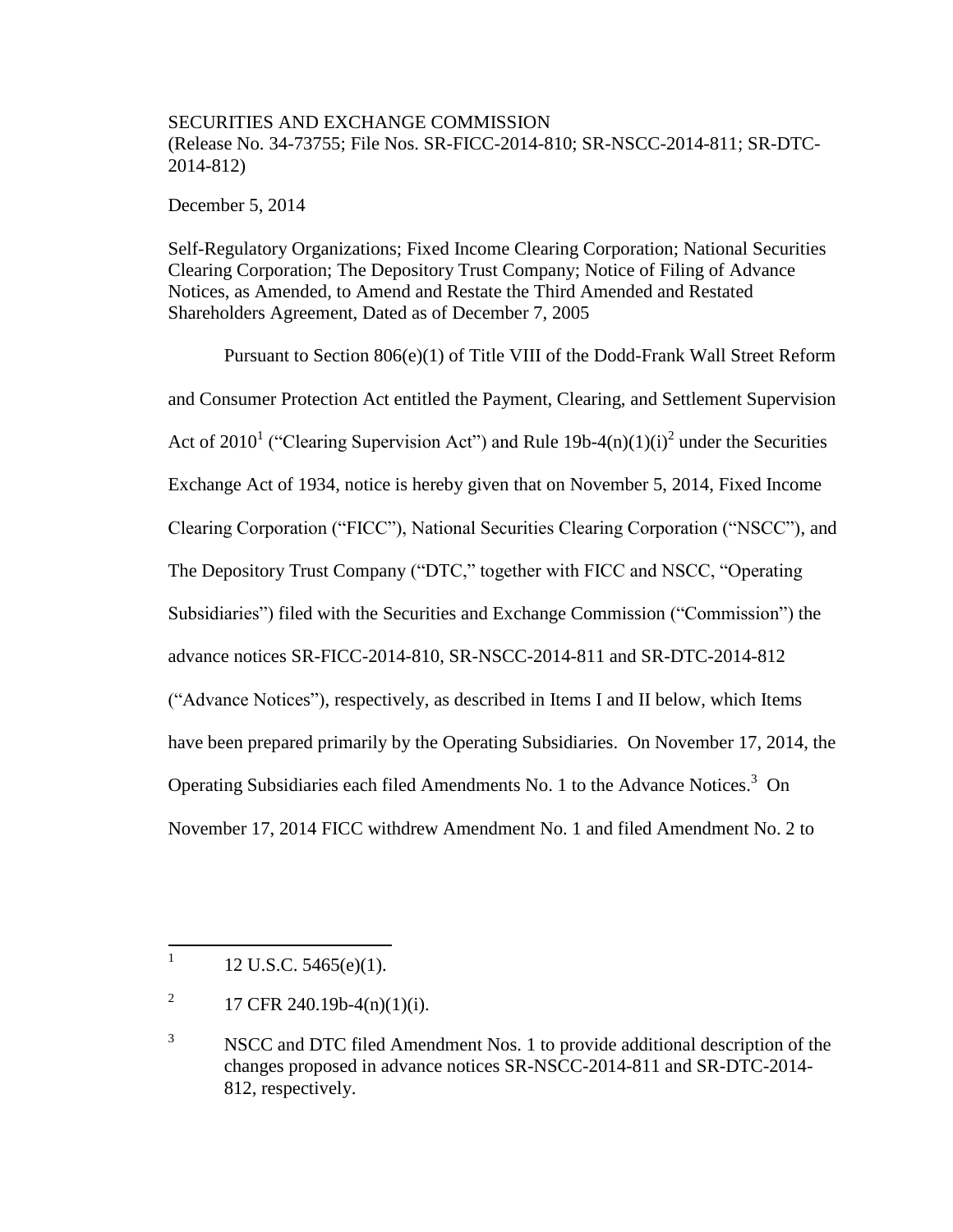advance notice SR-FICC-2014-810. $4$  The Commission is publishing this notice to solicit comments on the Advance Notices, as amended, from interested persons.

## I. Clearing Agencies' Statement of the Terms of Substance of the Advance Notices

The Advance Notices, as amended, were filed by the Operating Subsidiaries in connection with the amendment and restatement of the Third Amended and Restated Shareholders Agreement, dated as of December 7, 2005 ("Existing Shareholders Agreement"), by and among The Depository Trust & Clearing Corporation ("DTCC"), Operating Subsidiaries, and the other parties thereto (such Existing Shareholders Agreement as so proposed to be amended and restated, "Revised Shareholders Agreement"), as more fully described below.

## II. Clearing Agencies' Statement of the Purpose of, and Statutory Basis for, the Advance Notices

In their filings with the Commission, the Operating Subsidiaries included statements concerning the purpose of and basis for the Advance Notices, as amended, and discussed any comments received on the Advance Notices, as amended. The text of these statements may be examined at the places specified in Item IV below. The Operating Subsidiaries have prepared summaries, set forth in sections (A) and (B) below, of the most significant aspects of these statements.

## (A) Clearing Agencies' Statement on Comments on the Advance Notices Received from Members, Participants, or Others

Beginning in June 2014, DTCC has conducted outreach to users of the services and facilities of the Operating Subsidiaries in order to provide them with advance notice

 $\frac{1}{4}$ FICC withdrew Amendment No. 1 to advance notice SR-FICC-2014-810 due to an error in filing the amendment. FICC filed Amendment No. 2 to advance notice SR-FICC-2014-810 in order to provide additional description of the changes proposed in the advance notice.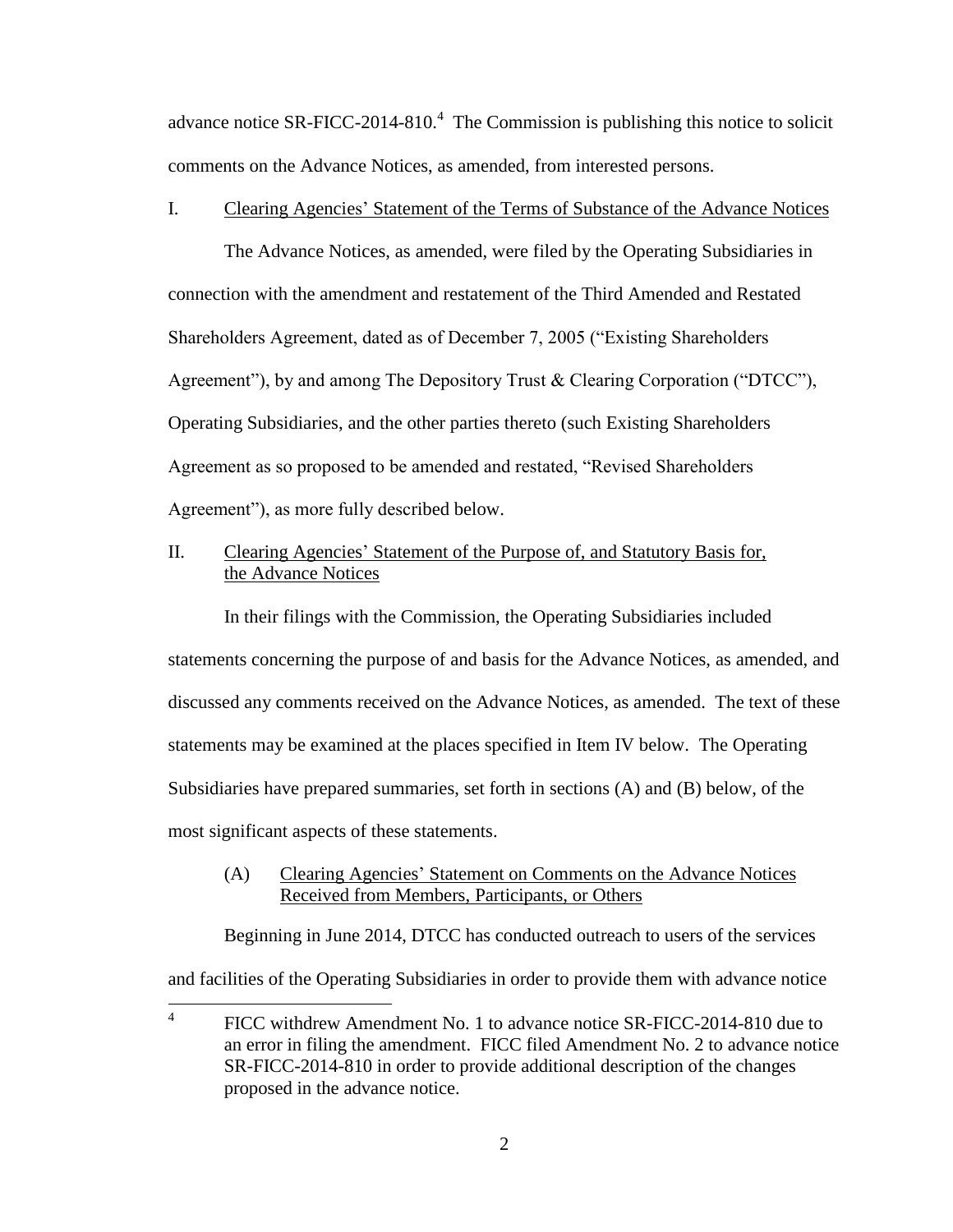of the proposed changes and the impact on a firm-by-firm basis. The outreach efforts have included providing individual shareholder firms with statements of their projected potential impact. As of the date of this filing, no written comments relating to the proposed changes have been received in response to this outreach. The Commission will be notified of any written comments received.

## (B) Advance Notices Filed Pursuant to Section 806(e) of the Payment, Clearing and Settlement Supervision Act

### *Description of Change*

The Existing Shareholders Agreement is proposed to be amended to: (1) update and simplify the formulas used to allocate shares of the common stock of DTCC ("Common Shares") among users of the Operating Subsidiaries, which are DTCC's registered clearing agency subsidiaries, and to determine the purchase price of Common Shares for purposes of such allocations and other transfers of Common Shares; (2) provide for the requirement to purchase newly-issued Common Shares by holders of Common Shares ("Common Share Holders") that are required to purchase and own Common Shares ("Mandatory Share Holders"), subject to the approval of Mandatory Share Holders holding two-thirds of all Common Shares held by Mandatory Share Holders; (3) provide for the repurchase of Common Shares from Mandatory Share Holders by DTCC, in an aggregate amount up to the aggregate amount of all newlyissued Common Shares purchased by Mandatory Share Holders; (4) provide for the reallocation of entitlements to own Common Shares at least once every three calendar years, but not otherwise limiting the frequency of such reallocation; and (5) make other conforming and technical changes as described below and as shown on Exhibit 3 to this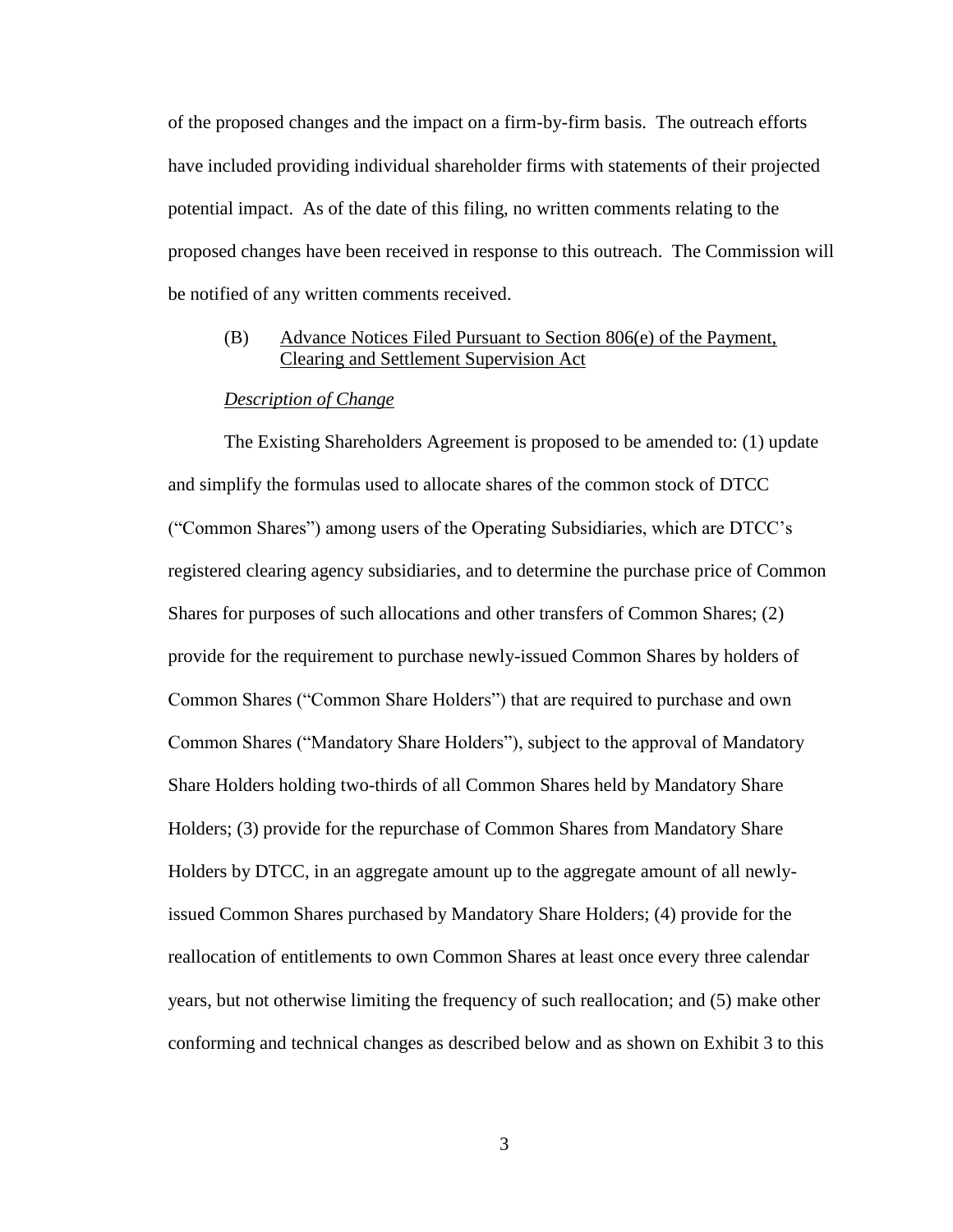filing.<sup>5</sup> Common Share Holders which are permitted but not required to purchase and own Common Shares ("Voluntary Share Holders") would not be required to purchase any newly-issued Common Shares or to sell any Common Shares to DTCC in connection with such a repurchase.

The proposed changes to the Existing Shareholders Agreement are the product of a comprehensive review by DTCC of its ownership, governance and capital structure, undertaken for the purposes of increasing the financial resources available to support the conduct of the businesses of the Operating Subsidiaries and enhancing regulatory risk management.<sup>6</sup> The proposed amendments are subject to the non-objection of the Commission to the Advance Notices as well as the consent of the Common Share Holders.

*Existing Shareholders Agreement.* Pursuant to the Existing Shareholders Agreement and the rules of each of the Operating Subsidiaries, $\alpha$ <sup>7</sup> certain members and participants are required to be Mandatory Share Holders and parties to the Existing

<sup>5</sup> <sup>5</sup> Commission notes that Exhibit 3 to the Advance Notices was filed confidentially by the Operating Subsidiaries and is not attached to this notice.

<sup>6</sup> On July 18, 2012, the Financial Stability Oversight Council ("FSOC") designated each of the Operating Subsidiaries a systemically important financial market utility under Title VIII of the Clearing Supervision Act. See FSOC 2012 Annual Report, Appendix A, available at http://www.treasury.gov/initiatives/fsoc/Documents/2012%20Annual%20Report.p df. Therefore, each of the Operating Subsidiaries is required to comply with the enhanced regulatory supervision and risk-management requirements under the Clearing Supervision Act.

<sup>7</sup> See DTC Rule 31 (DTCC Shareholders Agreement); NSCC Rule 64 (DTCC Shareholders Agreement); Mortgage-Backed Securities Division of FICC ("MBSD") Rule 39 (DTCC Shareholders Agreement); and Government Securities Division of FICC ("GSD") Rule 49 (DTCC Shareholders Agreement), available at http://dtcc.com/legal/rules-and-procedures.aspx.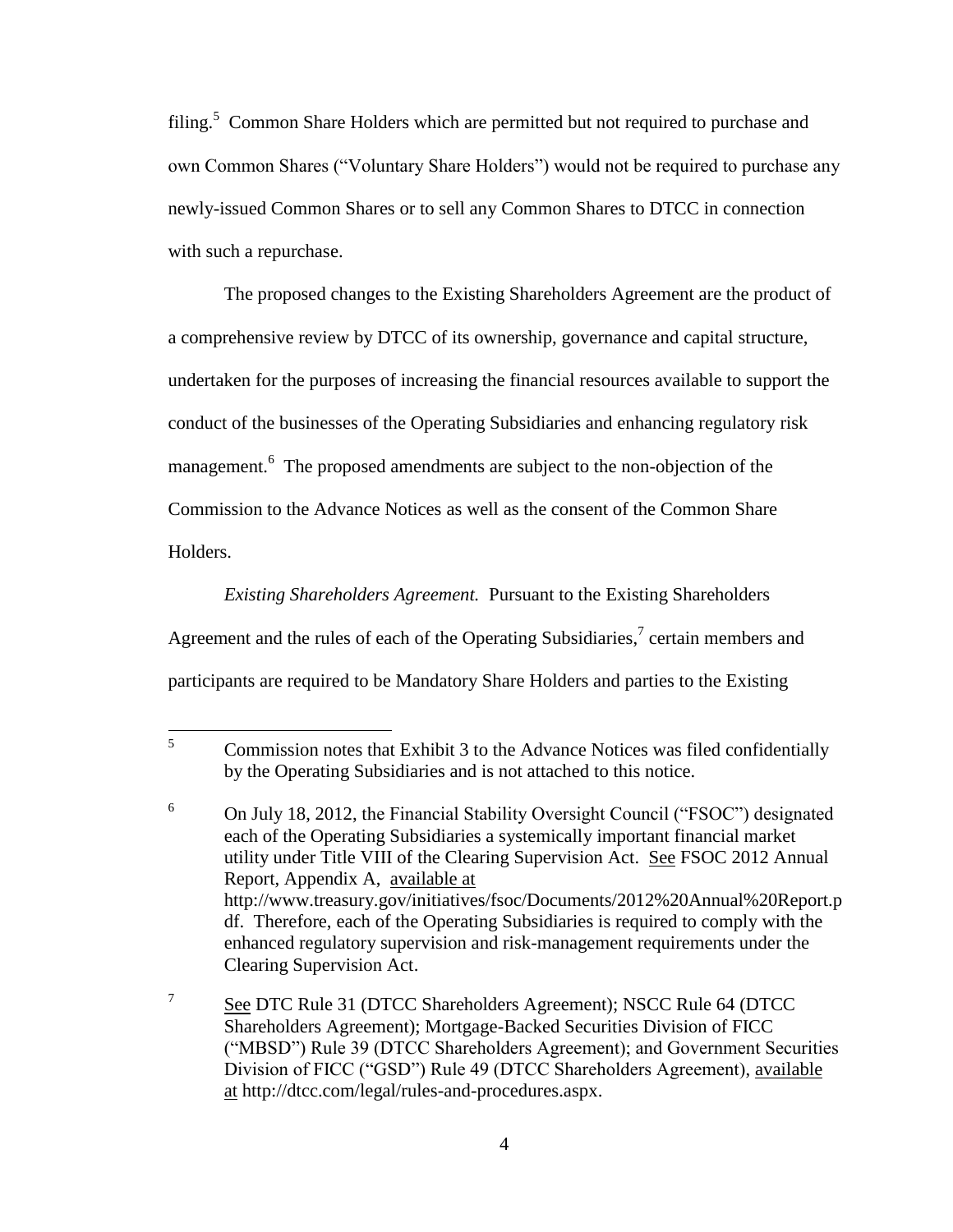Shareholders Agreement; certain members and participants are permitted, but not required, to be Voluntary Share Holders and parties to the Existing Shareholders Agreement; and certain members and participants are not permitted to purchase and own Common Shares or become parties to the Existing Shareholders Agreement.

Section 2.01 of the Existing Shareholders Agreement provides for the periodic reallocation of Common Shares in order to accommodate changes in the users of the Operating Subsidiaries and changes in the users' use of the services and facilities of the Operating Subsidiaries. Entitlements to purchase and own Common Shares are reallocated no more frequently than once a year and no less frequently than once every three years. Such a reallocation is, in every case, based on relative use of the services and facilities of the Operating Subsidiaries over the period since the last reallocation.<sup>8</sup> In each reallocation, users (whether or not they are already Common Share Holders) that are permitted but not required to purchase and own Common Shares ("Voluntary Purchaser Participants") may purchase Common Shares in amounts commensurate with their use of the services and facilities of the Operating Subsidiaries. Users (whether or not they are already Common Share Holders) that are required to purchase and own Common Shares ("Mandatory Purchaser Participants") must purchase and own Common Shares in amounts (i) commensurate with their use of the services and facilities of the Operating Subsidiaries plus (ii) a pro-rata amount of any Common Shares that Voluntary Purchaser Participants have a right to purchase but do not elect to purchase. In each reallocation, each Common Share Holder (whether a Voluntary Purchaser Participant or a Mandatory

<sup>8</sup> <sup>8</sup> Additionally, and separately from the periodic reallocation, Common Shares are redistributed from time to time to Common Share Holders pursuant to Section 2.02 of the Existing Shareholders Agreement as a result of member retirements.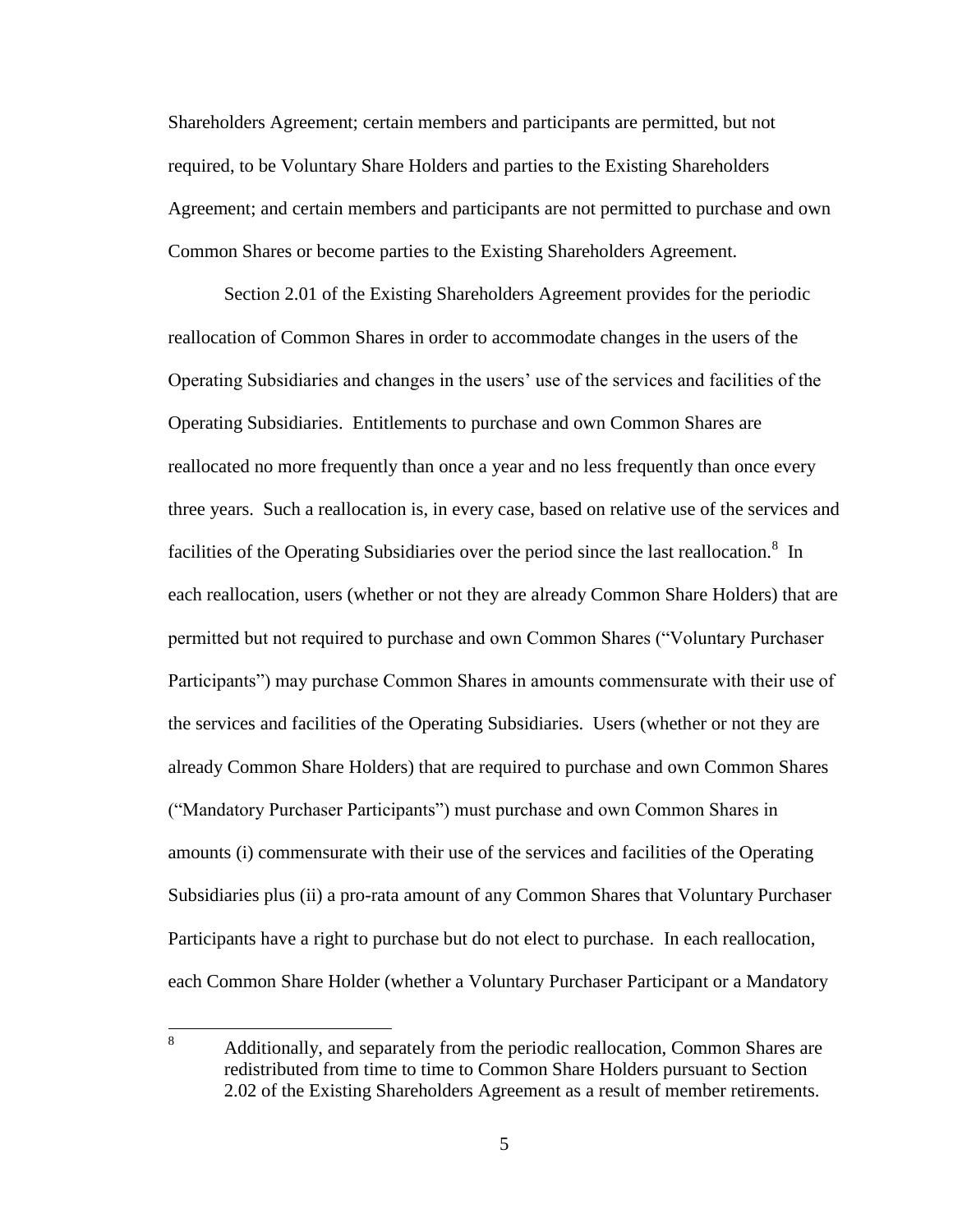Purchaser Participant) that owns more Common Shares than its share entitlement has the obligation to sell its excess Common Shares so that such Common Shares may be reallocated to Voluntary Purchaser Participants that elect to purchase Common Shares and Mandatory Purchaser Participants that are required to purchase Common Shares, in accordance with their entitlements.

Under the Existing Shareholders Agreement, the formula used to calculate entitlements for this periodic reallocation of Common Shares takes into account fees paid to the Operating Subsidiaries, as well as the average market value of securities held in custody at DTC (referred to as "DTC long positions") by the applicable user, in each case, over the relevant reallocation period. Additionally, the purchase price of each Common Share, which is calculated annually, is determined by a formula based on the book value of DTCC less a portion of the retained earnings of the Operating Subsidiaries.

The Existing Shareholders Agreement further provides that Common Share Holders have the right to elect all of the directors of DTCC (other than two directors elected by the holders of the shares of existing preferred stock of DTCC), and to vote on all other matters on which shareholders are entitled to vote. The Existing Shareholders Agreement further provides that a person elected as a director of DTCC also serves as a director of each of the Operating Subsidiaries, coordinating governance of DTC, NSCC, and FICC with their parent company, DTCC.

*Proposed Amendments to the Existing Shareholders Agreement.* The Revised Shareholders Agreement would: (1) remove the DTC long positions from the formula used to determine the allocation of entitlements to purchase Common Shares; (2) revise the formula for determining the purchase price of Common Shares to reflect the tangible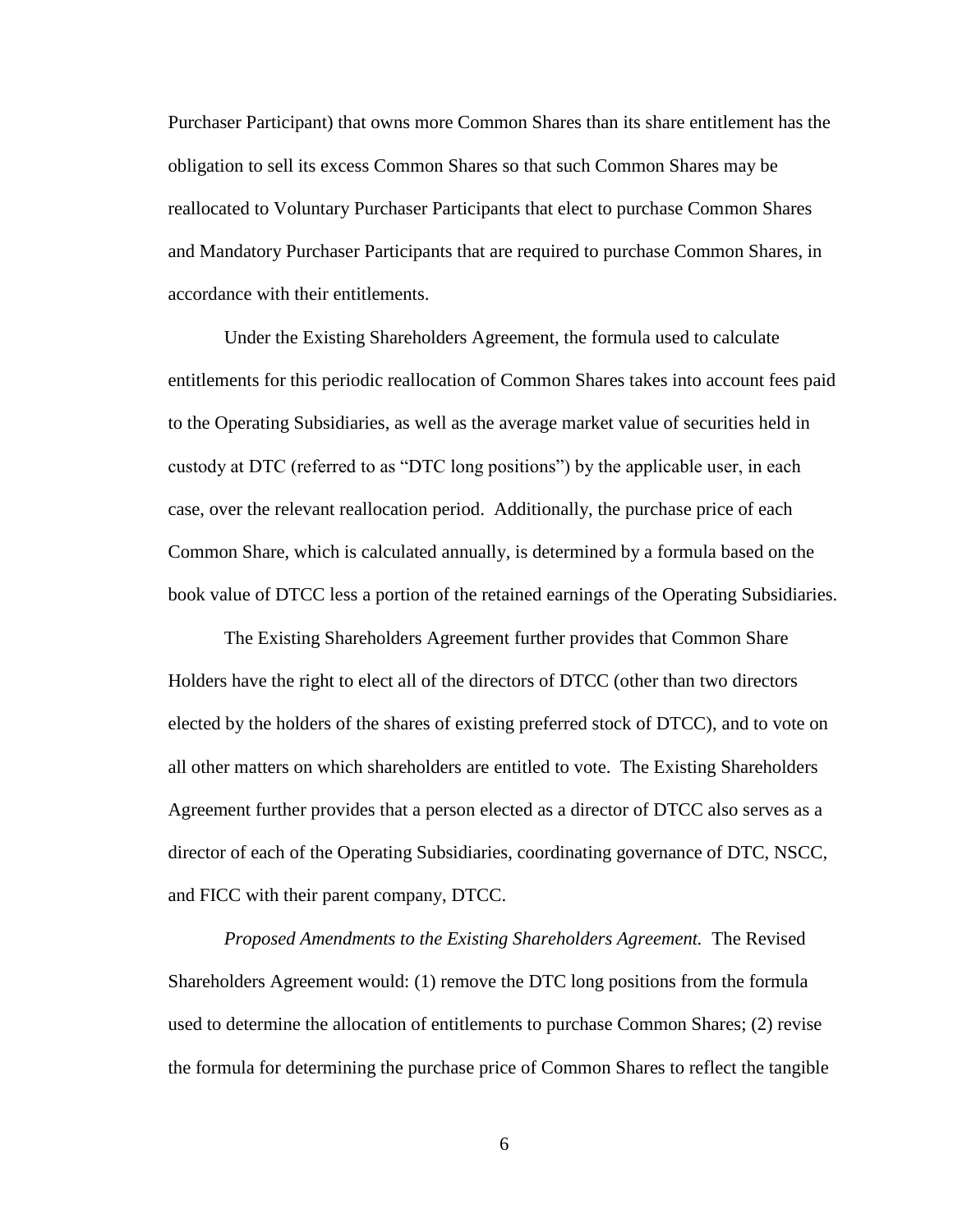book value of DTCC and eliminate any deduction of the retained earnings of the Operating Subsidiaries; (3) provide for the purchase of newly-issued Common Shares by Mandatory Share Holders, subject to the approval of Mandatory Share Holders holding two-thirds of all outstanding Common Shares held by Mandatory Share Holders; (4) provide for the repurchase of Common Shares from Mandatory Share Holders by DTCC, in an aggregate amount up to the aggregate amount of all newly-issued Common Shares purchased by Mandatory Share Holders; (5) provide for the reallocation of entitlements to own Common Shares at least once every three calendar years, but not otherwise limiting the frequency of such reallocation; and (6) make other conforming and technical changes as described below and as shown on Exhibit 3 to this filing.

#### (1) Update Common Share Allocation Formula

The formula used to periodically reallocate entitlements to purchase Common Shares, defined in Section 1.01 of the Existing Shareholders Agreement as the "Common Share Amount," is historical and, in the view of DTCC, no longer an appropriate measure of use of the Operating Subsidiaries.

The Common Share Amount calculation was based on the Shareholders Agreement of DTC, which was in effect before DTC became a subsidiary of DTCC in 1999. It was adopted to balance the interests of custodian banks with other types of users of DTC, including broker-dealers, that did not hold securities inventory at DTC but paid transactional fees for services. The current formula provides that (i) 80% of the entitlement to purchase Common Shares is based on the amount of fees paid by a user to the Operating Subsidiaries during the period starting on the first day of the calendar year in which the previous allocation was made and ending on the last day of the calendar year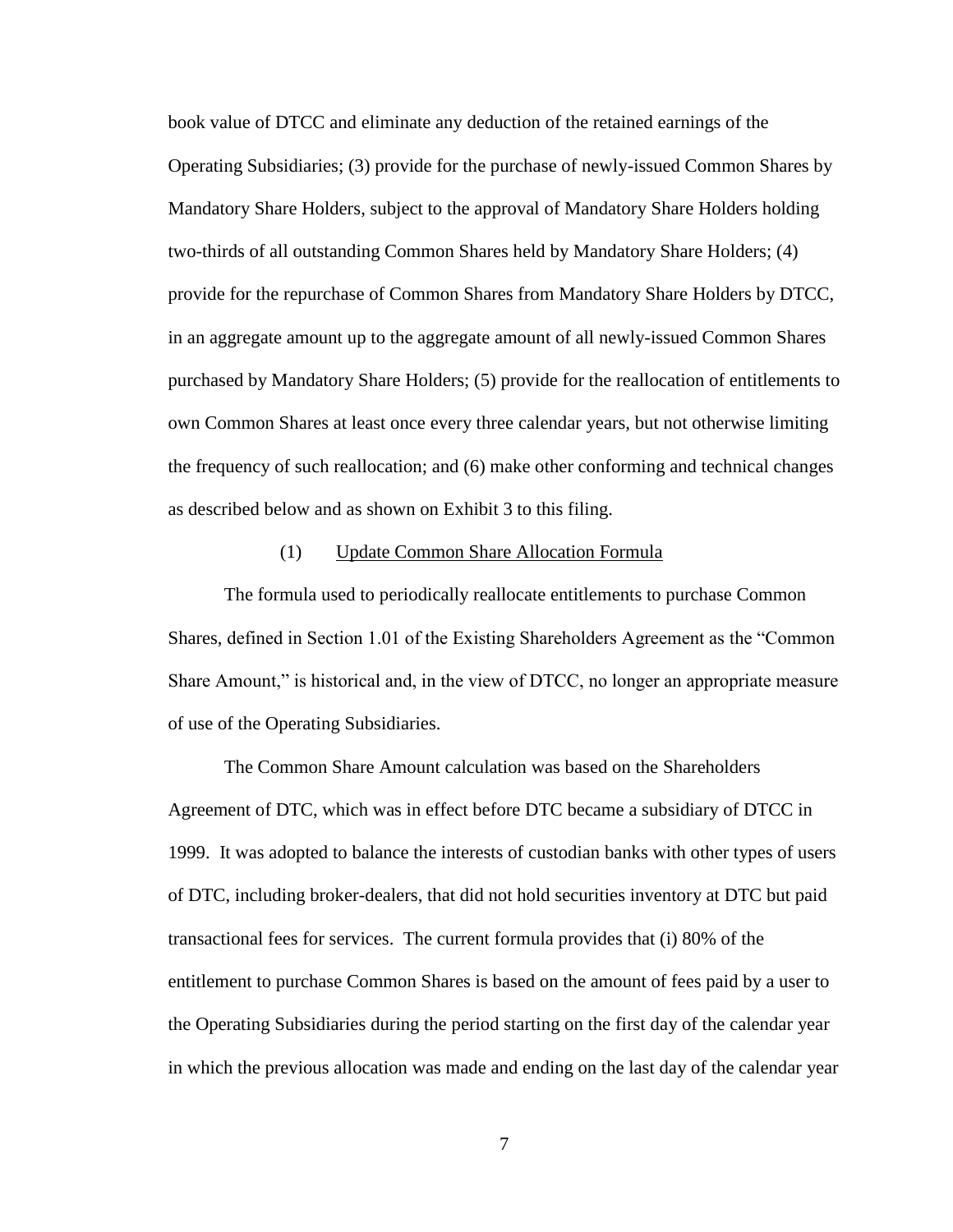preceding the calendar year in which the allocation is to be made ("Allocation Period"), and (ii) the remaining 20% of the entitlement is based on the average market value of all securities credited to the DTC account of that user, *i.e.*, its DTC long positions, as of the end of the last business day of each month during the Allocation Period.

Today, all users of the three Operating Subsidiaries pay fees to one or more of the Operating Subsidiaries based on usage of the services and facilities of the Operating Subsidiaries, including fees for DTC long positions. Accordingly, DTCC has determined that it is no longer appropriate to factor into the calculation of share entitlements both the market value of DTC long positions and fees paid to DTC in respect of such DTC long positions. The Revised Shareholders Agreement would update the formula used to periodically reallocate entitlements to purchase Common Shares, defined in Section 1.01 of the Revised Shareholders Agreement as the "Common Share Allocation Amount," to eliminate the market value of DTC long positions, so that the formula would be based solely on fees paid to the Operating Subsidiaries.

Both the composition of users of the Operating Subsidiaries as well as the users' use of the services and facilities of the Operating Subsidiaries have changed over time, and today the consistent metric for measuring such use across the Operating Subsidiaries is fees paid. Therefore, and in order to ensure that the allocations of entitlements to purchase Common Shares continue to be proportionate to the use of the Operating Subsidiaries, DTCC is proposing to update the formula by removing the market value of DTC long positions, and basing the allocations entirely on fees paid to the Operating Subsidiaries. While custodian banks with securities holdings at DTC may be entitled (and required) to purchase fewer Common Shares as a result of this proposal, those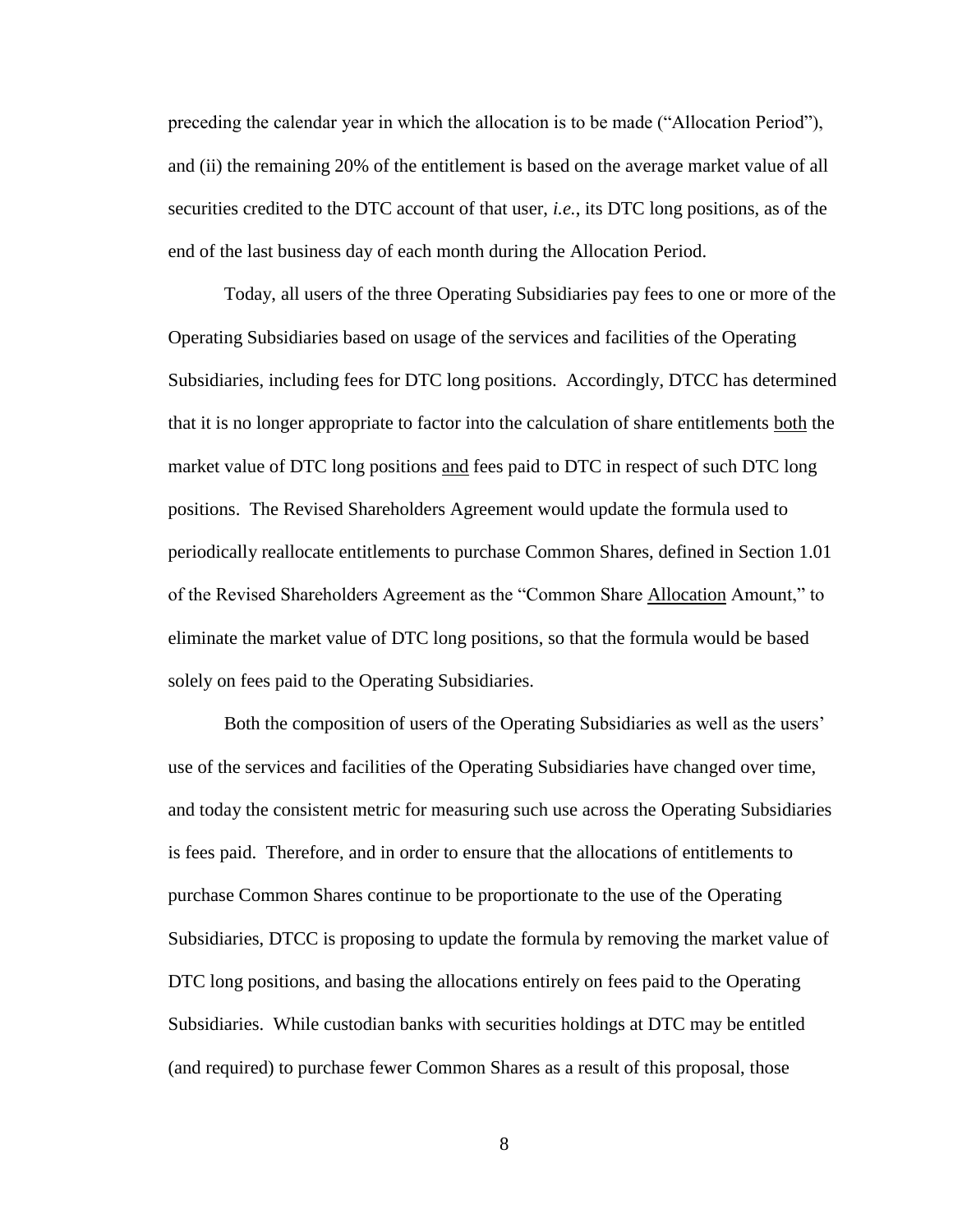Common Shares would be re-allocated to other Common Share Holders proportionally. The proposal would adjust the overall shareholding of Common Shares so that it is based on a uniform metric across the Operating Subsidiaries that is representative of the current use of the Operating Subsidiaries.

### (2) Amendment of Common Share Price Formula

As described below, two amendments are proposed to the formula for the purchase price of Common Shares. First, the deduction of a portion of retained earnings, a vestige of the historical development of DTCC, would be eliminated. Second, instead of full book value, the basis of the revised formula would be the tangible book value of DTCC. With these changes, the value of Common Shares for purchases, sales, and transfers should more closely reflect the liquidation value of the enterprise.

Under Section 1.01 of the Existing Shareholders Agreement, the price of Common Shares, the "Common Share Price," is defined by a formula that excludes a portion of the retained earnings of the Operating Subsidiaries from DTCC's book value. The Common Share Price is the price used (i) in connection with purchases and sales of Common Shares among Voluntary Purchaser Participants and Mandatory Purchaser Participants in the periodic reallocation of Common Shares and (ii) in connection with the transfer of the Common Shares of retiring or disqualified Common Share Holders. The Revised Shareholders Agreement would replace the formula contained in the Existing Shareholders Agreement with a formula designed to reflect the tangible book value of DTCC, *i.e.*, the full book value of DTCC less intangible items of book value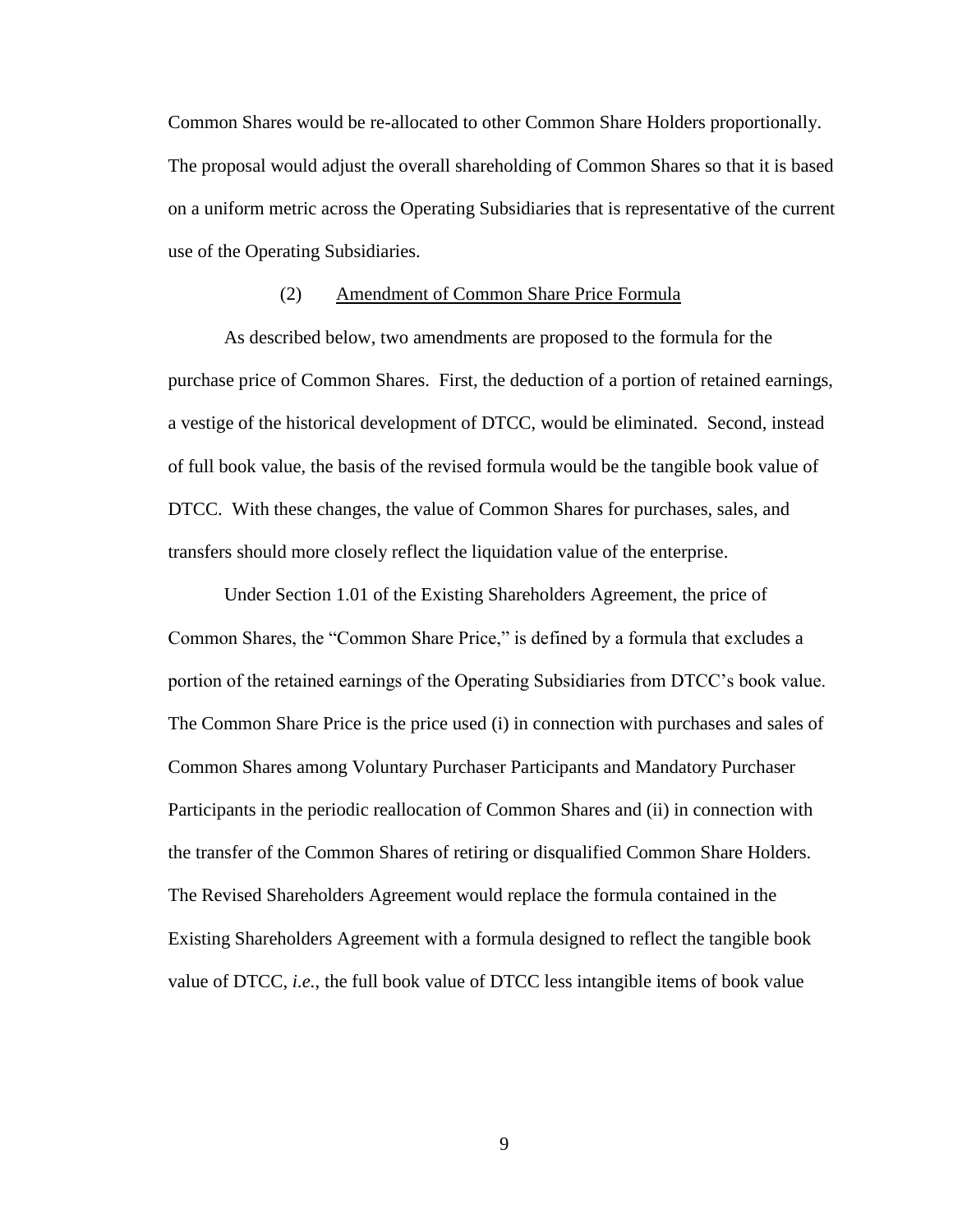(goodwill and intangible assets) and the liquidation preference of the preferred stock of DTCC.<sup>9</sup>

When DTC and NSCC became subsidiaries of DTCC, the DTC shareholders who were DTC participants exchanged their DTC shares for DTCC Common Shares and became Common Share Holders. At that time, no members of NSCC ("NSCC Members") were NSCC shareholders, so no NSCC Members became Common Share Holders. NSCC Members were first given the opportunity to purchase Common Shares in the year 2000 share reallocation. It was considered unfair double-counting for NSCC Members to purchase DTCC Common Shares in that share reallocation at a price augmented by the retained earnings of NSCC. For this reason, the retained earnings of NSCC were deducted from DTCC's book value in determining the price of Common Shares. When Government Securities Clearing Corporation and MBS Clearing Corporation (later merged to become FICC) became subsidiaries of DTCC in 2002, this construct was continued. Under the Existing Shareholders Agreement, the price of Common Shares is determined by deducting the aggregate amount of the retained earnings of each of the Operating Subsidiaries (although the deduction of DTC retained earnings is limited to \$24,007,000, an amount representing the retained earnings of DTC as of December 31, 2001) from the book value of the Common Shares as of December 31 of the preceding calendar year.

As stated, the deduction of the retained earnings of the Operating Subsidiaries in this formula was intended to be a one-time adjustment to address unfairness to the

 9 Intangible items of book value used in this calculation, *i.e.,* goodwill and intangible assets, are shown on DTCC's Consolidated Statement of Financial Condition, which is available on the DTCC website at http://dtcc.com/legal/financial-statements.aspx.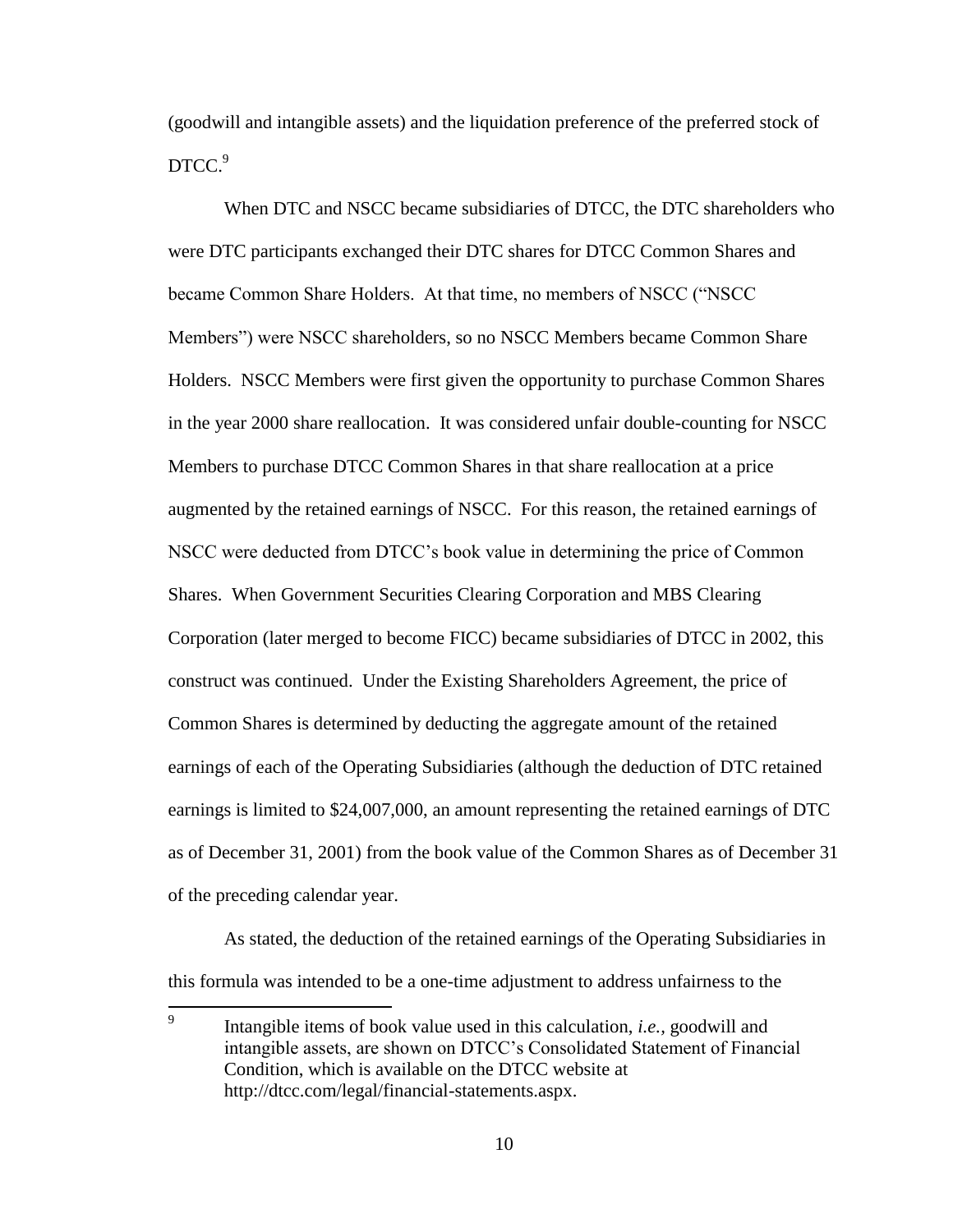participants of the Operating Subsidiaries that was tied to the corporate transactions through which each Operating Subsidiary was integrated into the DTCC family. Therefore, with the passage of time and the turnover in participants, the deduction no longer serves this historical purpose, or any purpose, in the reallocations of entitlements to purchase Common Shares that occurred after the integration of the Operating Subsidiaries. The proposed change is a part of the effort to update the Existing Shareholders Agreement.

In the Revised Shareholders Agreement, the formula for the purchase price of Common Shares would be based on the tangible book value of DTCC, a price that would more accurately represent the liquidation value of DTCC, and keep the price more stable and predictable over time. While the proposal may cause the purchase price of Common Shares to increase somewhat, it should not materially impair the ability of the members and participants of the Operating Subsidiaries to acquire Common Shares.

### (3) Raise Capital through the Issue and Sale of Newly-Issued Common Shares to Mandatory Share Holders

In order to raise capital for business purposes, the Revised Shareholders Agreement would provide that DTCC may sell newly-issued Common Shares to Mandatory Share Holders on a mandatory basis. Proceeds of the sale of these newlyissued Common Shares would be contributed by DTCC to the Operating Subsidiaries as capital as needed so that the Operating Subsidiaries may continue to provide efficiently for the prompt and accurate clearance and settlement of securities transactions in U.S. securities markets. Each issuance and required purchase of Common Shares for this purpose would be subject to the approval of the Mandatory Share Holders holding twothirds of all Common Shares held by Mandatory Share Holders. Voluntary Share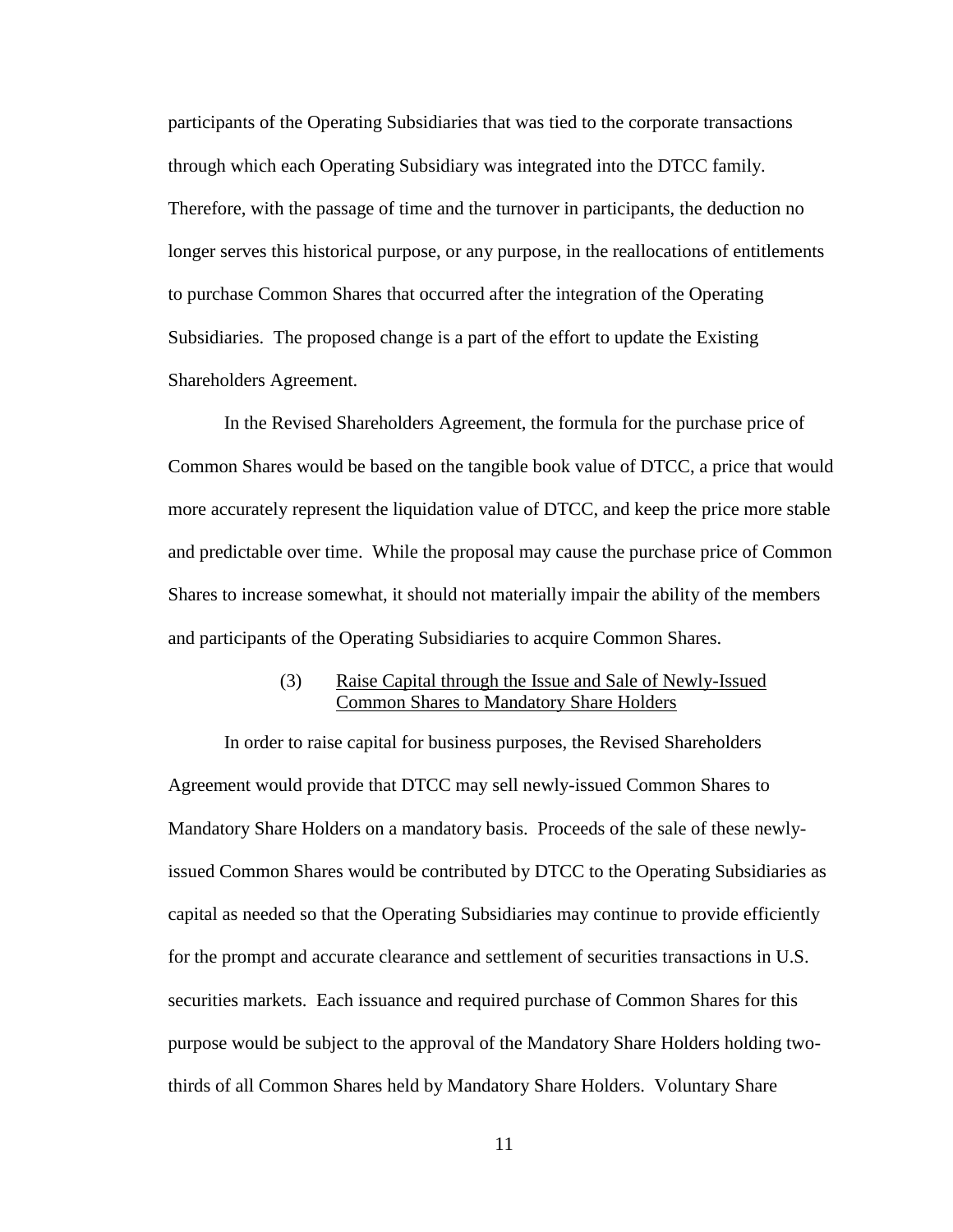Holders would not be required or permitted to purchase these newly-issued Common Shares.

The Operating Subsidiaries require additional capital to support their business operations. Historically, they have operated on an *at-cost* or *near-cost* basis and rebated any excess revenues to users of their services. Recently, however, the Operating Subsidiaries have experienced a greater need to increase capital to meet higher operating costs and, as systemically important financial market utilities, to satisfy heightened risk management requirements. DTCC has performed extensive analyses to determine these needs, and has considered alternative means to address them. A principal objective is maintenance of sufficient, readily available, liquid net assets to allow the Operating Subsidiaries to meet current and projected operating requirements under a range of scenarios, including adverse market conditions. An increase in fees was deemed impractical because it would not necessarily generate sufficient resources in a reasonable time frame and depends on transactional volumes, which may be volatile. DTCC was also concerned with the financial burden that significant fee increases could place on users over an extended period.

As a user-owned and governed organization, DTCC does not have access to public markets to raise common equity. Accordingly, the Revised Shareholders Agreement would contain a mechanism to provide DTCC with the ability to raise capital by selling newly-issued Common Shares to Mandatory Share Holders on a mandatory basis, pro rata in accordance with their shareholdings at the time of such sale. As the principal users of the services and facilities of the Operating Subsidiaries, Mandatory Share Holders benefit directly from the critical clearance and settlement services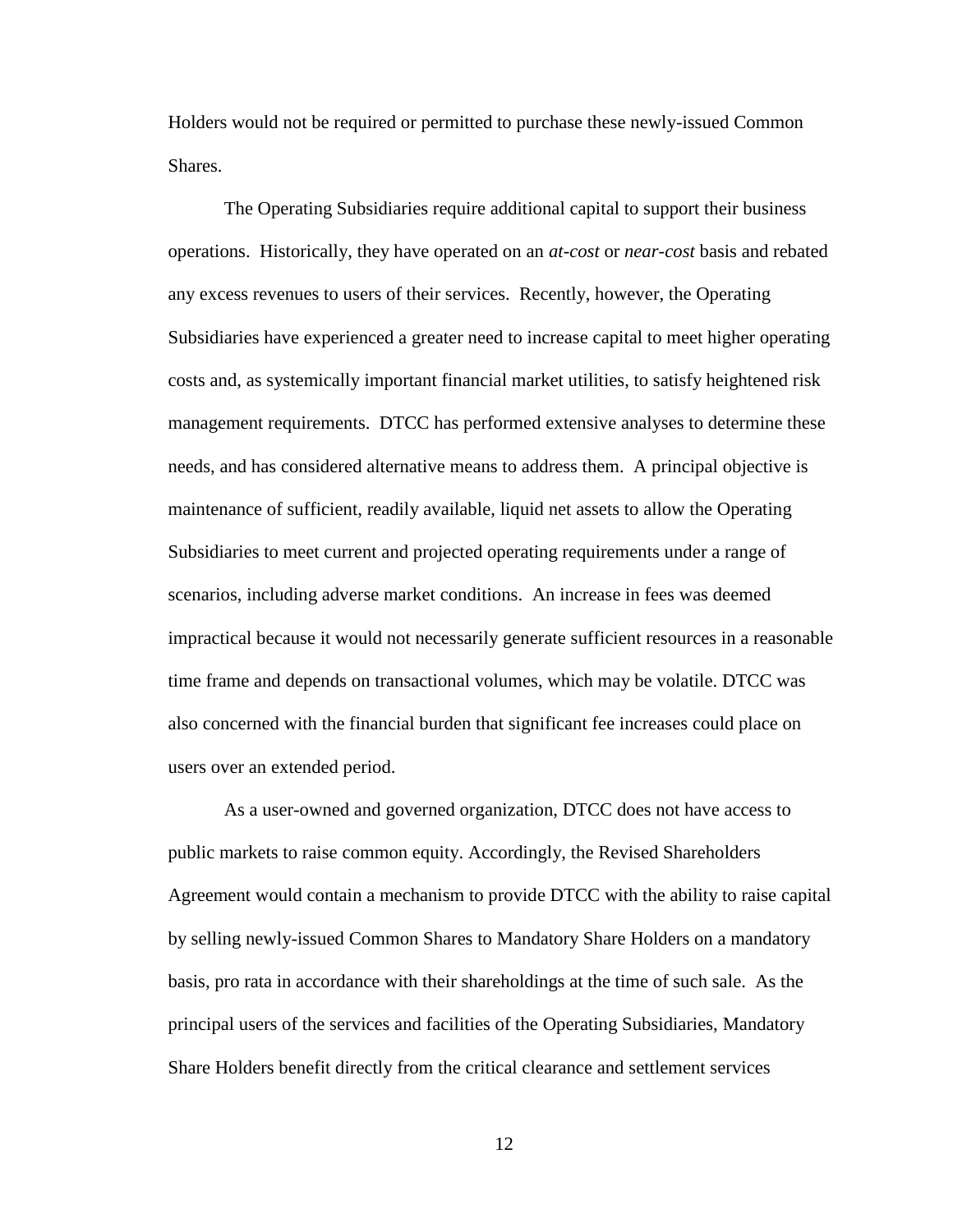provided by the Operating Subsidiaries. Importantly, the mechanism would only be exercised with the approval of Mandatory Share Holders holding two-thirds of all Common Shares held by Mandatory Share Holders. Therefore, the implementation of this mechanism for any particular amount of capital or number of Common Shares, at any time, would require a vote of the Mandatory Share Holders.

#### (4) Mandatory Repurchase of Common Shares

The Revised Shareholders Agreement would also provide a mechanism under which DTCC may repurchase Common Shares from Mandatory Share Holders on a mandatory basis in an aggregate amount up to the aggregate amount of all newly-issued Common Shares purchased by Mandatory Share Holders. This would be at the discretion of the DTCC Board of Directors (which includes all the same directors as the Boards of DTC, NSCC, and FICC), to allow flexibility to return funds to Mandatory Share Holders if the Operating Subsidiaries have capital in excess of their capital needs.

#### (5) Frequency of Reallocation of Already-Issued Common Shares

The Revised Shareholders Agreement would provide that the reallocation of entitlements to own already issued Common Shares may take place when determined by the DTCC Board of Directors, but no less frequently than once every three calendar years. While the Existing Shareholders Agreement restricts DTCC from performing this reallocation more frequently than once a year, the proposed change would remove this restriction in order to allow more frequent reallocations, when appropriate. Each reallocation aligns a Common Share Holder's entitlements to own already issued Common Shares with that firm's use of the Operating Subsidiaries. This update will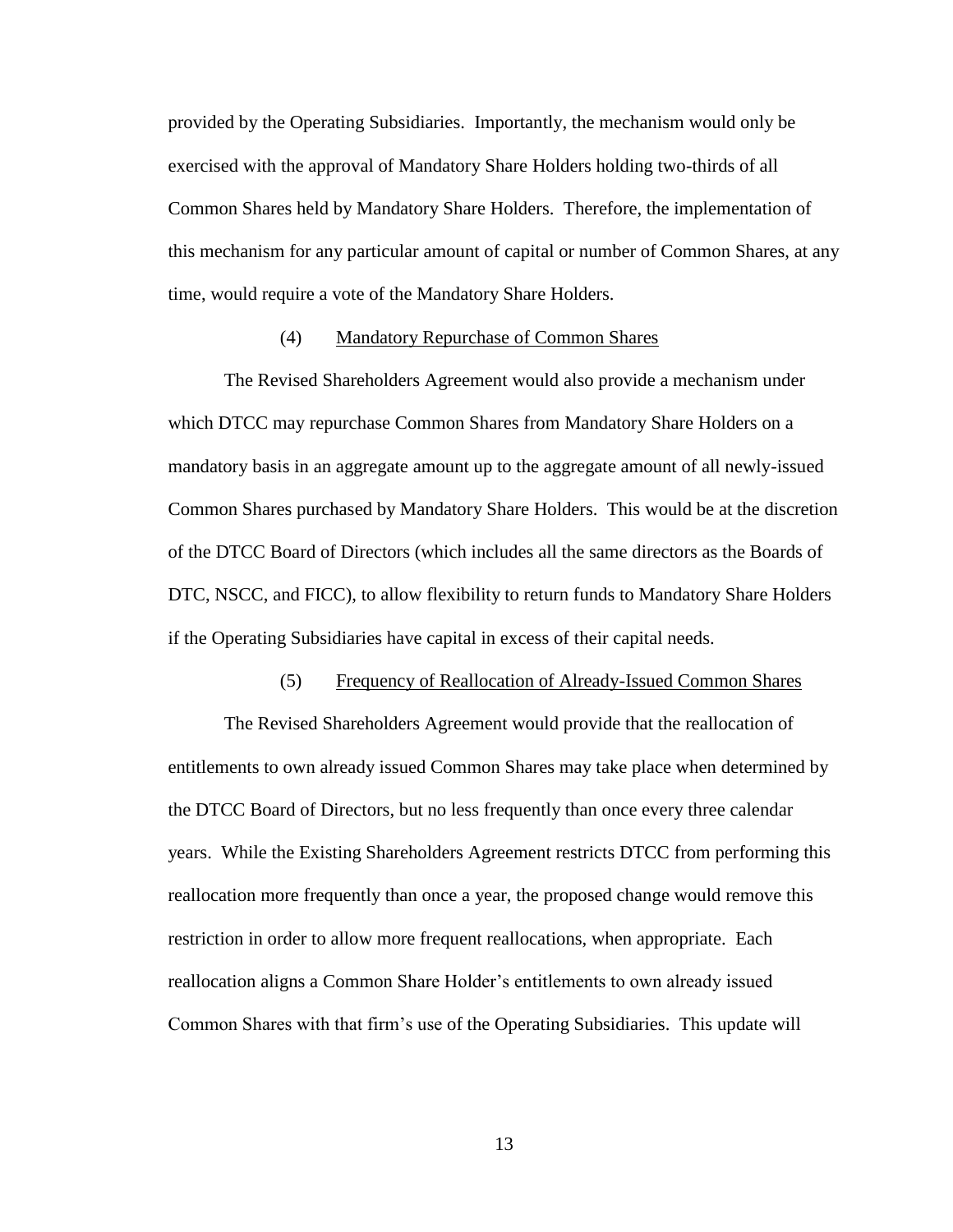permit these alignments to take place more frequently and ownership of Common Shares can be a more contemporaneous reflection usage.

## (6) Other Conforming and Technical Amendments to the Existing Shareholders Agreement

The Revised Shareholders Agreement would also include certain other technical amendments, including conforming and clarifying changes, as reflected on Exhibit 3 to this filing. Among those changes is an amendment to the definition of "Common Share Amount" in Section 1.01 of the Existing Shareholders Agreement (called the "Common Share Allocation Amount" in the Revised Shareholders Agreement), to clarify that the calculation does not include any fees that are pass-through fees, *i.e.*, amounts collected by an Operating Subsidiary for the account of a third party and paid by that Operating Subsidiary to a third party.

The definition of "Settlement" in Section 1.01 of the Existing Shareholders Agreement will also be amended to move the time at which settlement is effected from 5:00 p.m. New York City Time on the Settlement Date, as such terms are defined in the Existing Shareholders Agreement, to 4:00 p.m. New York City Time on the Settlement Date. This is an operational change in order to align Common Share settlement times with the routine times of end of day settlement for each of the Operating Subsidiaries.

A further clarifying amendment would include members of MBSD, other than Cash-Settling Bank Members (as such term is defined in the Rules of MBSD), within the definition of "Mandatory Purchaser Participants." As a result of the Commission's approval in 2012 of FICC becoming a central counterparty for transactions processed and cleared at its mortgage-backed securities division, the change would apply to the users of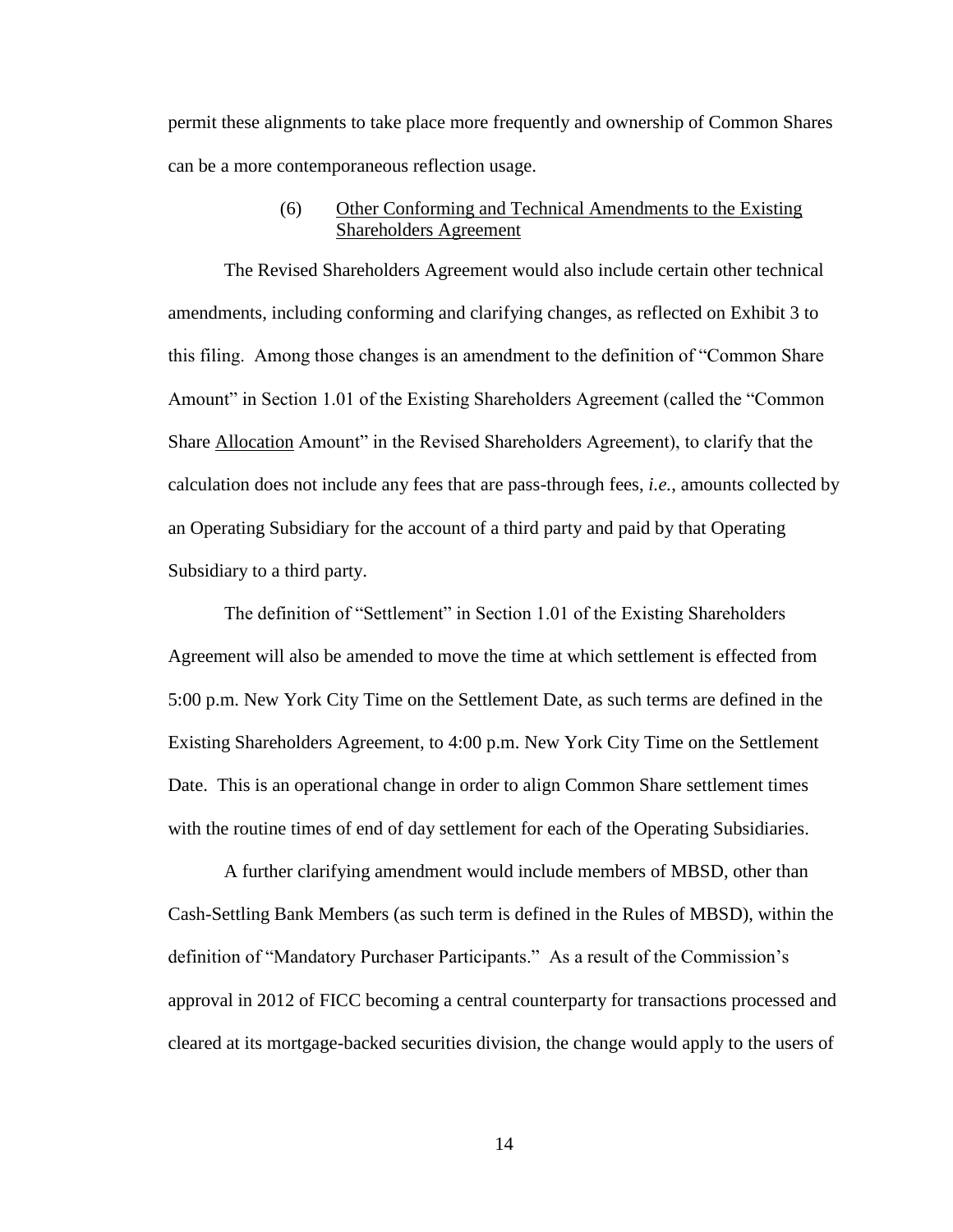MBSD the general rule that full service members, including users of guaranteed services, of an Operating Subsidiary are Mandatory Purchaser Participants.

The Revised Shareholders Agreement would also amend the definition of "Qualified Person," which sets forth the types of entities that may hold Common Shares, to exclude: (1) Federal Reserve Banks, because it was never intended that such governmental authorities should be required to own shares in DTCC, notwithstanding that they may use certain services of the Operating Subsidiaries; (2) central counterparties or central securities depositories, because these link arrangements are for the purpose of extending clearing agency services across borders or among closely related activities and products but not for ownership purposes; and (3) any other financial market infrastructure or utility that the DTCC Board of Directors determines shall not be a "Qualified Person." The Revised Shareholders Agreement would also update the definition of "Deliver" to include more convenient and contemporary methods of delivering notices, for example, by electronic mail where appropriate. Finally, Section 2.02 is proposed to be updated regarding the transfer of Common Shares in the event that a Common Share Holder is no longer a Qualified Person, to provide that the pro-rata re-distribution of those Common Shares to all other Common Share Holders take place at the beginning of the following calendar year rather than contemporaneously with such Common Share Holder ceasing to be a Qualified Person, as provided in the Existing Shareholders Agreement. This change reflects current practice and is more practical, administratively.

### *Anticipated Effect on and Management of Risk*

The DTCC Board of Directors unanimously approved the proposed amendments described in this filing. In evaluating these proposals, the Board carefully considered the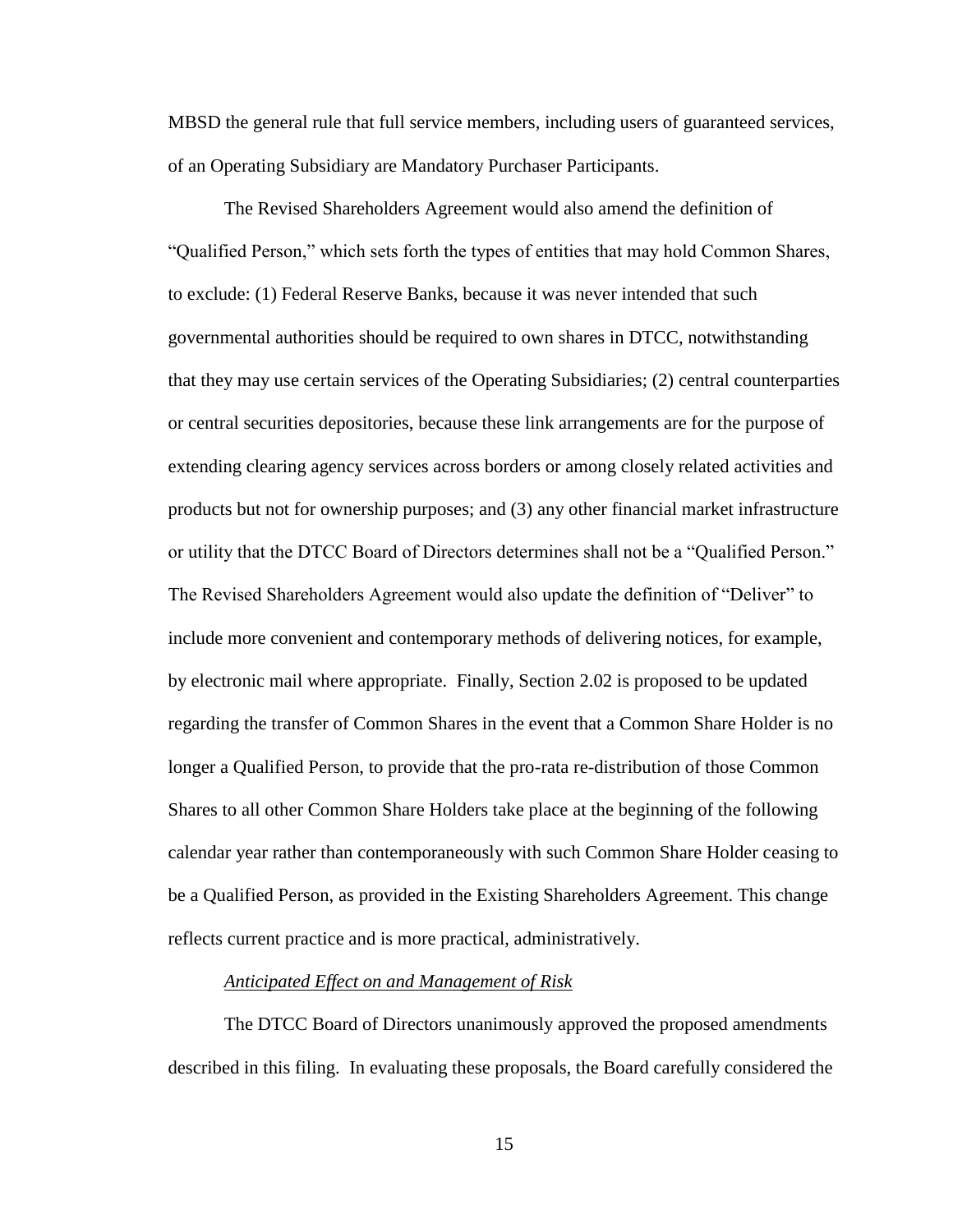expectations and obligations that are imposed on the Operating Subsidiaries as systemically important financial market utilities in the national system for clearance and settlement of securities transactions. The proposed changes would reduce the risks presented by the Operating Subsidiaries. The proposed change to the formula used to reallocate entitlements to purchase Common Shares would bring this methodology up to date so that the allocation accurately reflects the use of the services and facilities of the Operating Subsidiaries. The proposal to update the formula used to determine the price of Common Shares would provide an updated pricing approach, eliminating historical adjustments that are no longer relevant and providing a price based on tangible book value. The proposal to provide for the issuance of additional Common Shares by DTCC, subject to shareholder approval, for required purchase by Mandatory Share Holders, would provide a necessary source of capital for the protection of the Operating Subsidiaries, their members, and the financial markets in which they operate. The proposal also includes a mechanism under which DTCC may repurchase Common Shares from Mandatory Share Holders on a mandatory basis, at the discretion of the DTCC Board of Directors, so that funds may be returned to Mandatory Share Holders that furnished additional capital through this mechanism, for example, if, and when, there is excess capital.

Section 805(b) of the Clearing Supervision Act states that the objectives and principles for the risk management standards prescribed under Section 805(a) shall be to promote robust risk management, promote safety and soundness, reduce systemic risks, and support the stability of the broader financial system.<sup>10</sup> The proposal represents a fair

10  $12$  U.S.C.  $5461(a)$ , (b).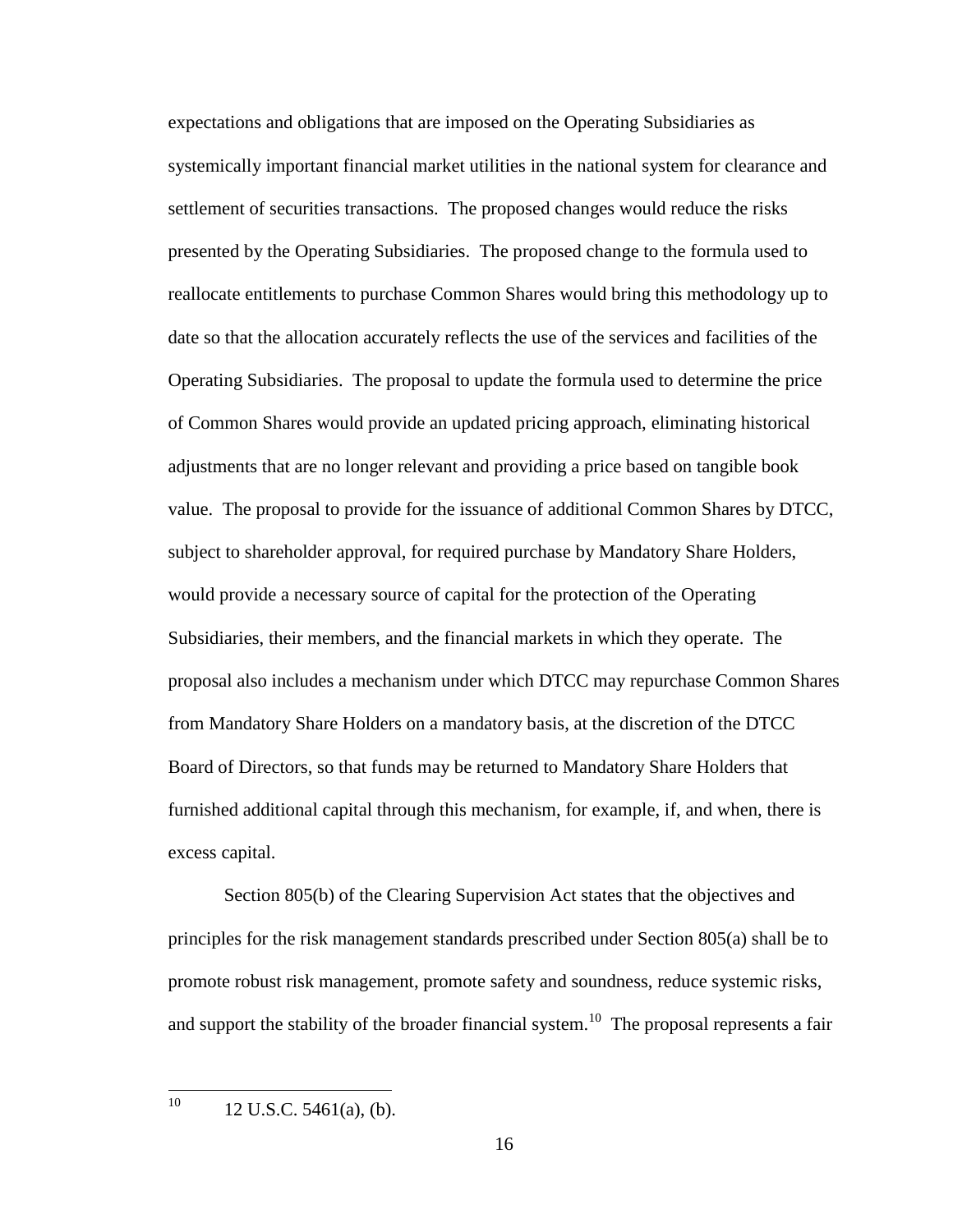and appropriate apportionment of the business risks of the Operating Subsidiaries among their users, and would allow DTCC to raise capital for the Operating Subsidiaries in order to continue to carry on their businesses in an efficient and effective manner, thereby promoting safety and soundness of the operations of the Operating Subsidiaries, reducing their general business risks as well as systemic risk, and supporting stability in the U.S. securities markets and the broader financial system. Additionally, the provision for DTCC, subject to Mandatory Share Holder approval, to sell newly-issued Common Shares to Mandatory Share Holders is critical to the capitalization of the Operating Subsidiaries. Maintenance of adequate financial resources is a key element in reducing systemic risk, and serves to limit the contagion that could flow from an isolated disruption to the wider financial markets. In this way, the proposal to raise capital would also reduce systemic risk and serves to promote the prompt and accurate clearance and settlement of securities transactions and the protection of investors, particularly in times of market stress or crisis. The proposed provision that would allow for the repurchase of Common Shares from Mandatory Share Holders at the discretion of the DTCC Board of Directors protects Mandatory Share Holders by returning funds to those firms, for example, if, and when, there is excess capital.

Finally, the proposal to allow DTCC to reallocate entitlements to own Common Shares more frequently than once every year allows DTCC to align ownership of Common Shares with Common Share Holders' usage of the Operating Subsidiaries on a more contemporaneous basis, when appropriate. This proposed change reduces the risk that Common Share Holders own Common Shares that are no longer proportionate to their current use of the Operating Subsidiaries.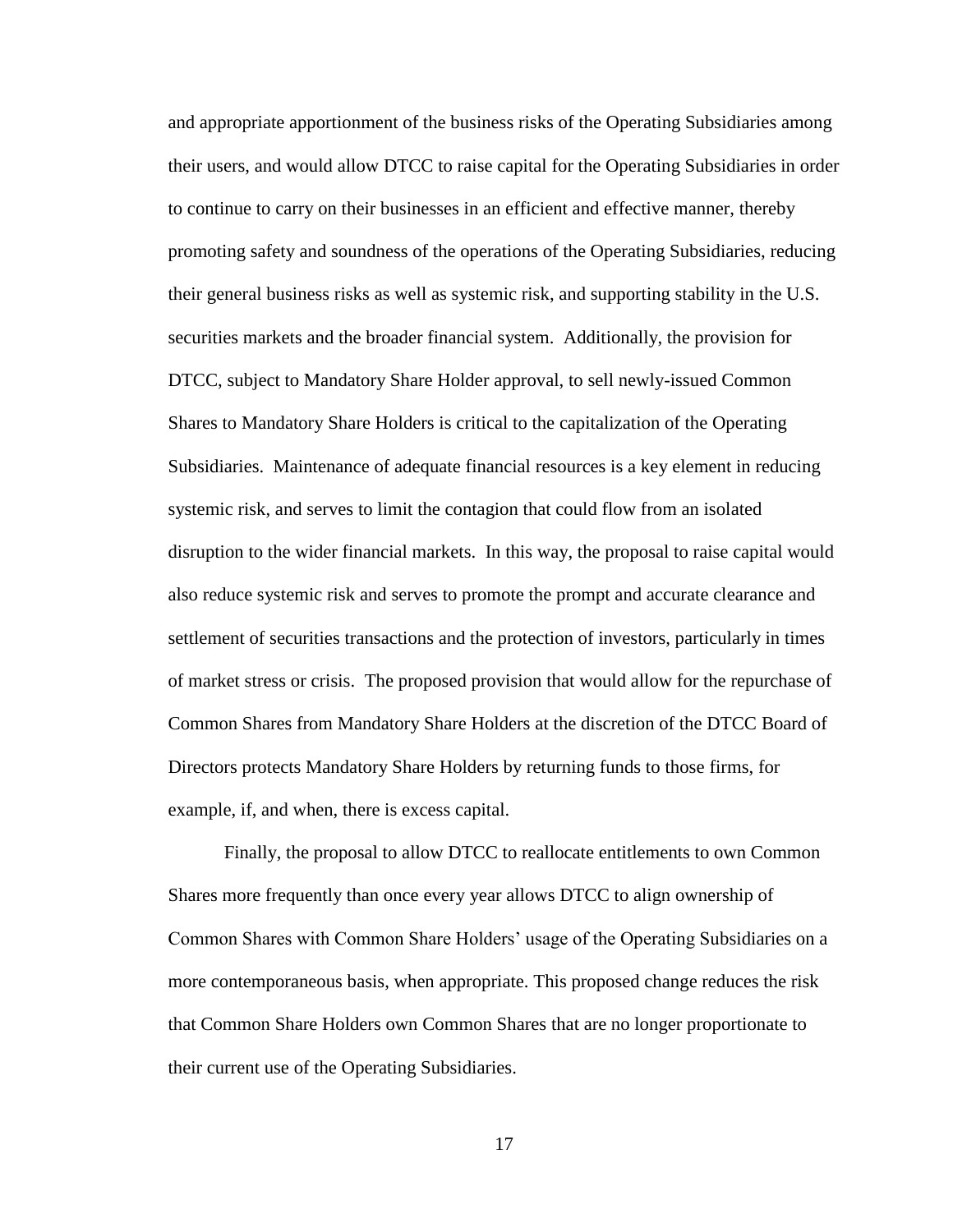*Implementation Timeframe.* The Revised Shareholders Agreement would become effective (1) upon the approval of the Common Share Holders; and (2) if the Commission does not object to the Advance Notices within 60 days of the later of (i) the date the Commission receives the Advance Notices, or (ii) the date the Commission receives any further information it requests for consideration of the Advance Notices.

## III. Date of Effectiveness of the Advance Notices, and Timing for Commission Action

The proposed change may be implemented if the Commission does not object to the proposed change within 60 days of the later of (i) the date that the proposed change was filed with the Commission or (ii) the date that any additional information requested by the Commission is received. The Operating Subsidiaries shall not implement the proposed change if the Commission has any objection to the proposed change.

The Commission may extend the period for review by an additional 60 days if the proposed change raises novel or complex issues, subject to the Commission providing the Operating Subsidiaries with prompt written notice of the extension. A proposed change may be implemented in less than 60 days from the date the Advance Notices were filed, or the date further information requested by the Commission is received, if the Commission notifies the Operating Subsidiaries in writing that it does not object to the proposed change and authorizes the Operating Subsidiaries to implement the proposed change on an earlier date, subject to any conditions imposed by the Commission.

The Operating Subsidiaries shall post notice on DTCC's website of proposed changes that are implemented.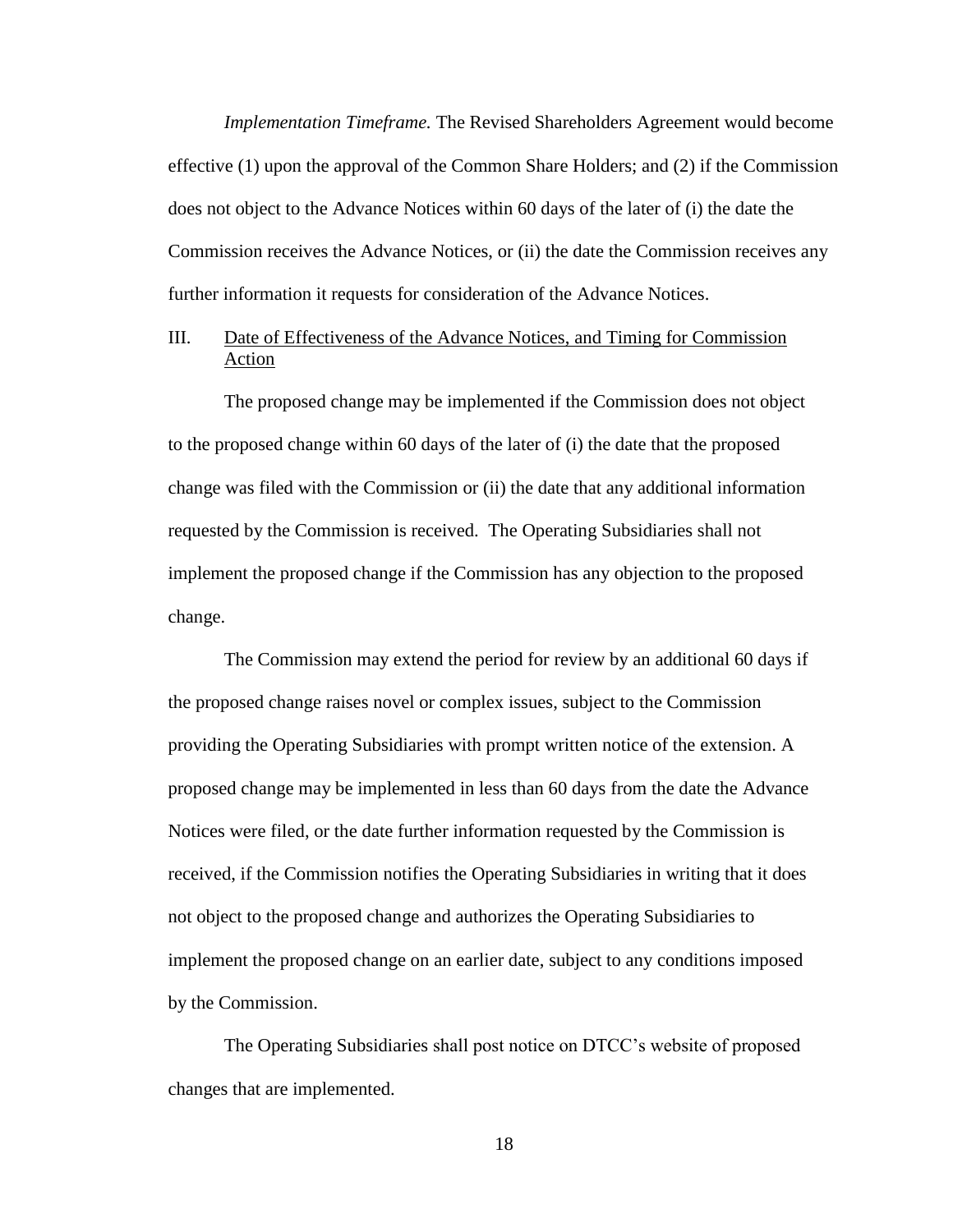## IV. Solicitation of Comments

Interested persons are invited to submit written data, views and arguments concerning the foregoing, including whether the Advance Notices are consistent with the Clearing Supervision Act. Comments may be submitted by any of the following methods:

### Electronic Comments:

- Use the Commission's Internet comment form (http://www.sec.gov/rules/sro.shtml); or
- Send an e-mail to rule-comments@sec.gov. Please include File Number SR-FICC-2014-810, SR-NSCC-2014-811 or SR-DTC-2014-812 on the subject line.

# Paper Comments:

• Send paper comments in triplicate to Secretary, Securities and Exchange Commission, 100 F Street, NE, Washington, DC 20549-1090.

All submissions should refer to File Number SR-FICC-2014-810, SR-NSCC-2014-811 or SR-DTC-2014-812. One of these file numbers should be included on the subject line if e-mail is used. To help the Commission process and review your comments more efficiently, please use only one method. The Commission will post all comments on the Commission's Internet website (http://www.sec.gov/rules/sro.shtml). Copies of the submission, all subsequent amendments, all written statements with respect to the Advance Notices that are filed with the Commission, and all written communications relating to the Advance Notices between the Commission and any person, other than those that may be withheld from the public in accordance with the provisions of 5 U.S.C. 552, will be available for website viewing and printing in the Commission's Public